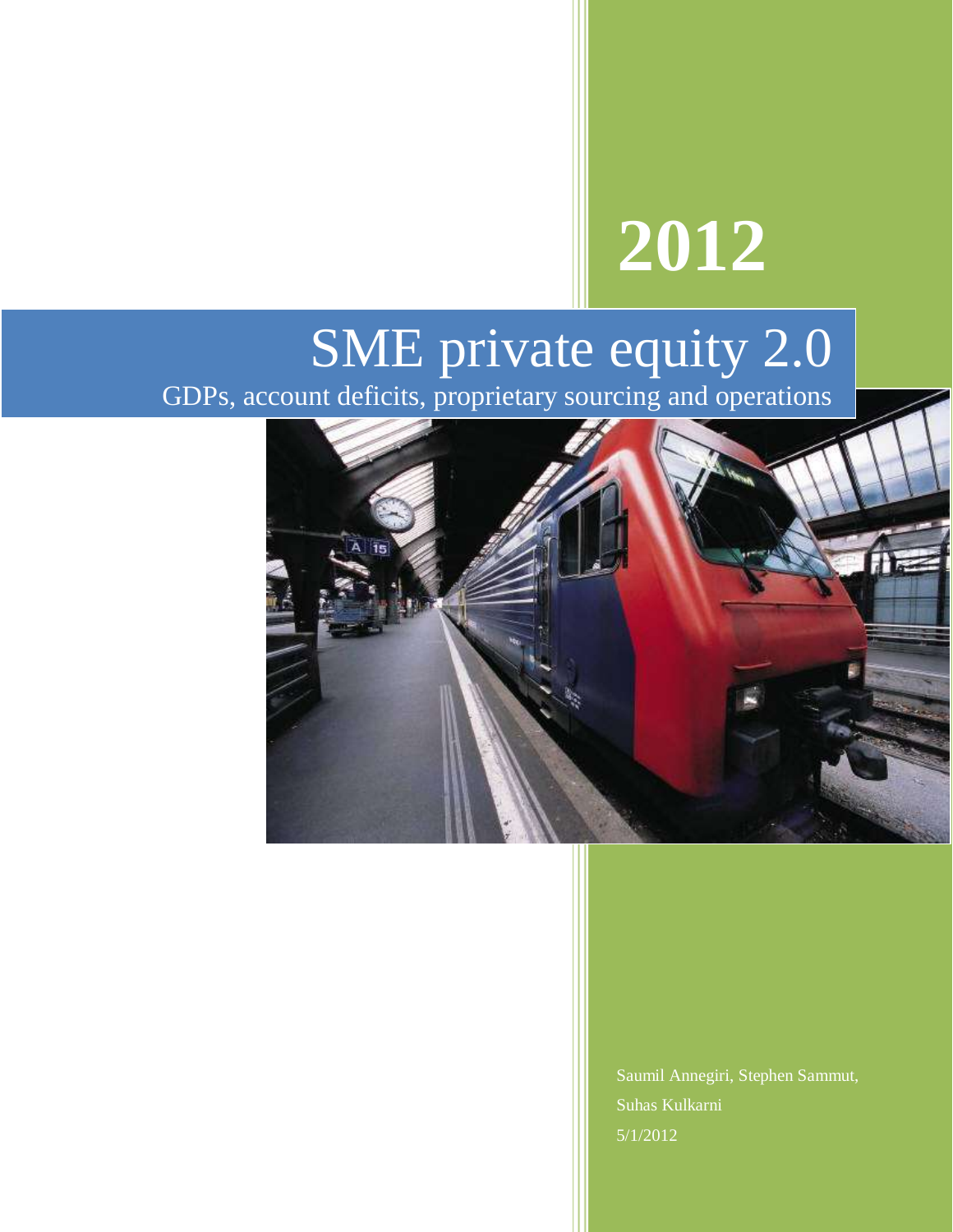## Executive Summary

Private equity (PE) commentary has increased to a furor in the past five years amidst the ending of easy credit for LBOs, the rise of the Chinese Dragon and the Indian Elephant, consequent reallocation by LPs and, of late, increased focus on small and medium enterprises (SMEs).

Today, no discussion on private equity is considered comprehensive without touching upon PE in emerging markets. Justifiably, positive macro-indicators such as demographics and higher growth rates versus those seen in the West drove LPs to accept multifold risks and strongly consider, if not deploy capital in these markets. Amidst a constantly adapting and dynamic landscape, most GPs, even successful ones are relegated to learning along the way or to practice a trial-and-error approach.

As the industry evolved in these geographies, SMEs have now became the flavor of the month given smaller deal sizes available, a robust deal pipeline of family-owned businesses and the lack of leverage for large LBOs. However, 2011 saw currencies spiraling downward, country deficits climbing and even the likes of India and China lowering their GDP outlook. While concerns of investing in the "East" had been well documented, this was the first time that investor bullishness saw a reevaluation (not even 2008 really shook the emerging markets story as much). Against this backdrop, we aspire to provide practitioners, both GPs and LPs, with analyses, guidance and frameworks to adapt their PE model.

In this four-part project, we focus on Asia and particularly tailor our analyses to SMEs, identifying (a) capital deployment trends in Asia and (b) drawing attention to macroeconomics of developing geographies beyond routine macro-indicators such as demographics. We believe that after 2011, it has is critical for investors to look at some KPIs from an economist's lens.

Leveraging deal-based insights from senior advisors such as the IFC, Aureos Capital, Everstone Capital, Sino Century, Bain & Company as well as operators such as the ex-CEO of a manufacturing SME, the project develops a commentary and develop a framework for two of the most critical areas on SME EM deals: proprietary deal sourcing and operational value-addition.

#### *Profiles of Authors:*

*Saumil Annegiri is currently an investment banker in New York. Earlier he was a cross-border dealmaker between the U.S. and India with a focus on manufacturing and technology companies and a supply chain specialist with the U.S. Defense department. Annegiri is an alumnus of the Wharton School of the University of Pennsylvania.* 

*Suhas Kulkarni, currently a dealmaker in natural resources, energy and technology products, is a former chief executive officer of the Hydrolines Group in India and an executive director with UBS, London and New York. He has been advising corporate, funds and governments across the globe since 1999. Kulkarni is an alumnus of London Business School.* 

*Stephen Sammut, a partner with Burrill & Co., has been an investor for more than a decade across Western, Eastern and African markets. He has advised and helped set up some sovereign wealth funds and is on the boards of others. Sammut is also a senior fellow and lecturer at the Wharton School of the University of Pennsylvania.*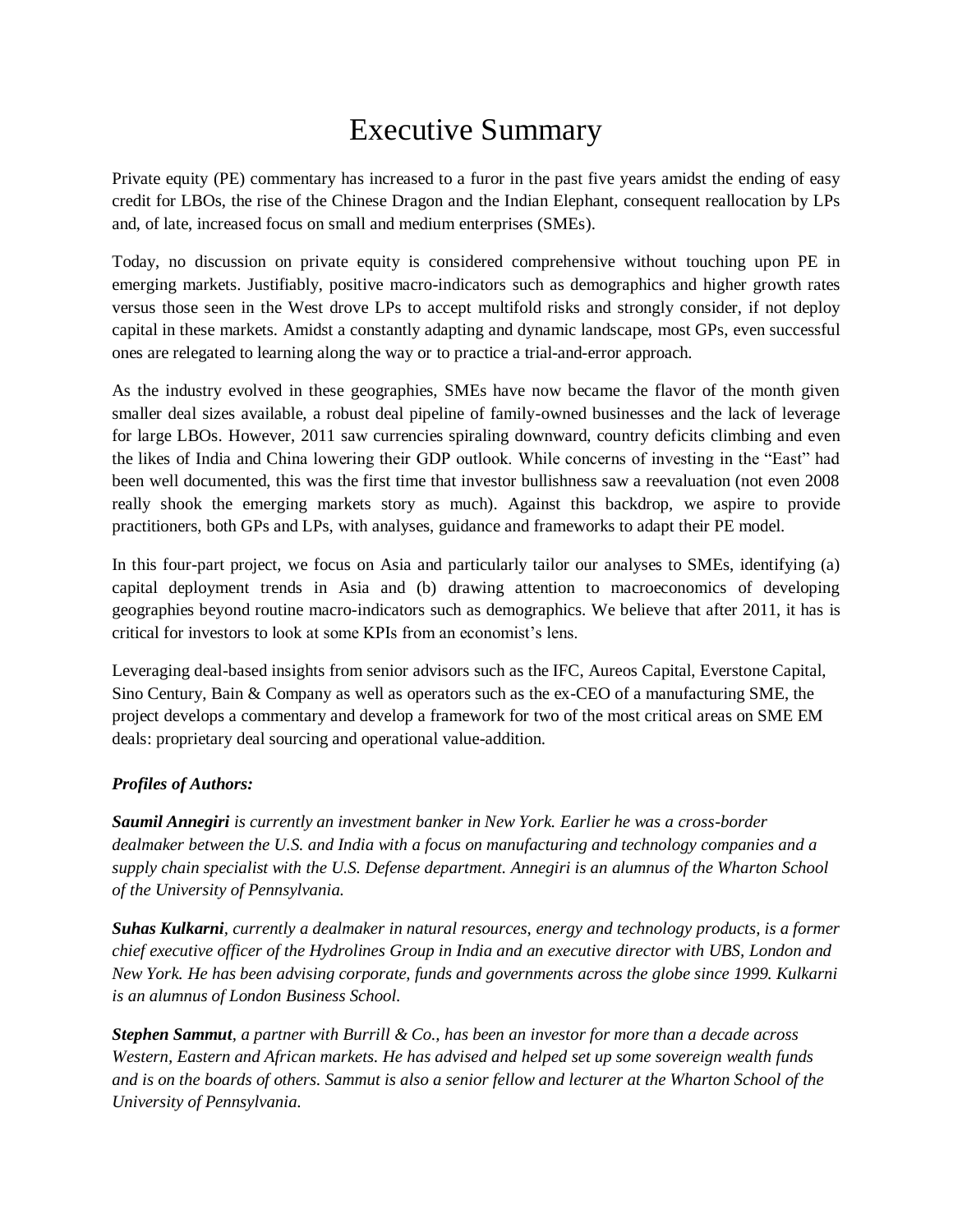## Fund raising and deployment

Teetering currencies or flailing growth rates notwithstanding, Asia continues to be the mystical attraction for investors. Of the total capital raised in 2011, Asia took the  $2<sup>nd</sup>$  highest share of the monies allocated after the United States. Topmost reason cited across surveys by a majority of LPs for this attraction? Potential to make higher returns, rather than diversification benefits or, the desire to match long term assets to liabilities.



**Figure 1.1: Survey of expected private equity activity by geography**  *Source: Asia Pacific private equity outlook, Ernst & Young, November, 2011*

A majority of respondents in the Ernst & Young survey expected private equity activity to expand in Asia, and even more so in South East Asia. According to EMPEA, the median LP allocation as part of their PE portfolios will increase by 33% toward EMs. The 64% y-o-y growth from \$23bn in 2010 to \$39bn in 2011, of funds raised for EMs conveys that the Asia bullishness will sustain in the medium term.



**Figure 1.1: % capital raised by geography** *Source: EMPEA Annual Fundraising and Investment Review, 2011*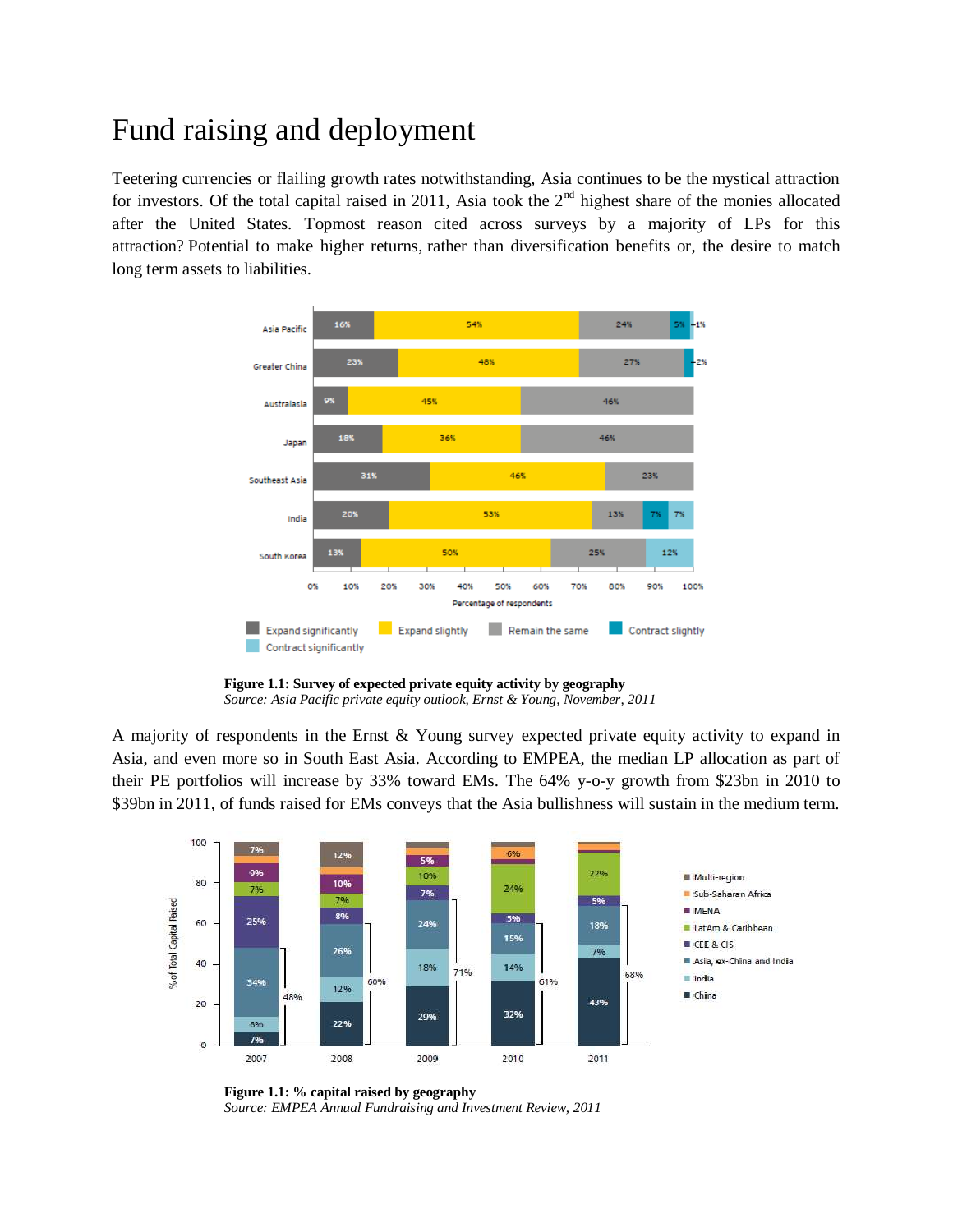Expectedly, China and India grabbed a lion's share of this capital allocation amongst Asian geographies. However, surprisingly fundraising for India continued its downward spiral, maybe an indication of investor confidence after the political and financial instability in the country.

|                         | 2007   | 2008   | 2009   | 2010   | 2011   |
|-------------------------|--------|--------|--------|--------|--------|
| <b>Emerging Asia</b>    | 28,668 | 39,669 | 15,938 | 14,206 | 26,251 |
| <b>China</b>            | 3,890  | 14,461 | 6,617  | 7,509  | 16,616 |
| <b>India</b>            | 4,569  | 7,710  | 3,999  | 3,268  | 2,737  |
| CEE & CIS               | 14,629 | 5,559  | 1,586  | 1,192  | 1,752  |
| Russia                  | 1,790  | 880    | 455    | 75     | 135    |
| LatAm & Caribbean       | 4,419  | 4,461  | 2,248  | 5,608  | 8,441  |
| <b>Brazil</b>           | 2,510  | 3,589  | 401    | 1,078  | 7,079  |
| <b>MENA</b>             | 5,333  | 6,875  | 1,070  | 448    | 423    |
| Sub-Saharan Africa      | 2,034  | 2,241  | 964    | 1,499  | 1,332  |
| Multi-region            | 4,077  | 7,721  | 801    | 524    | 350    |
| <b>Emerging Markets</b> | 59,160 | 66,517 | 66,517 | 23,478 | 38,549 |

#### **Figure 1.3: Funds raised in EMs**

*Source: EMPEA Review, March 2012*

\* Note that Emerging Asia covers both South East and South Asia.

More recently, we are also starting to see a bigger participation from Asian LPs as well as local denominated funds. Hony Capital, a premier Chinese firm even allocates part of its pool in local currency. Combined with local investor appetite and as LPs the world over, sought to put additional capital to use, fund sizes have also climbed with smaller sizes falling out of favor.

New evidence, this time on the deal side has emerged that drives home the point (yet again) against bucketing all EMs together and analyzing each country separately. While average check sizes across (declared) transactions increased in China, they held constant or even dropped slightly (by  $\sim$ 10%) in India.



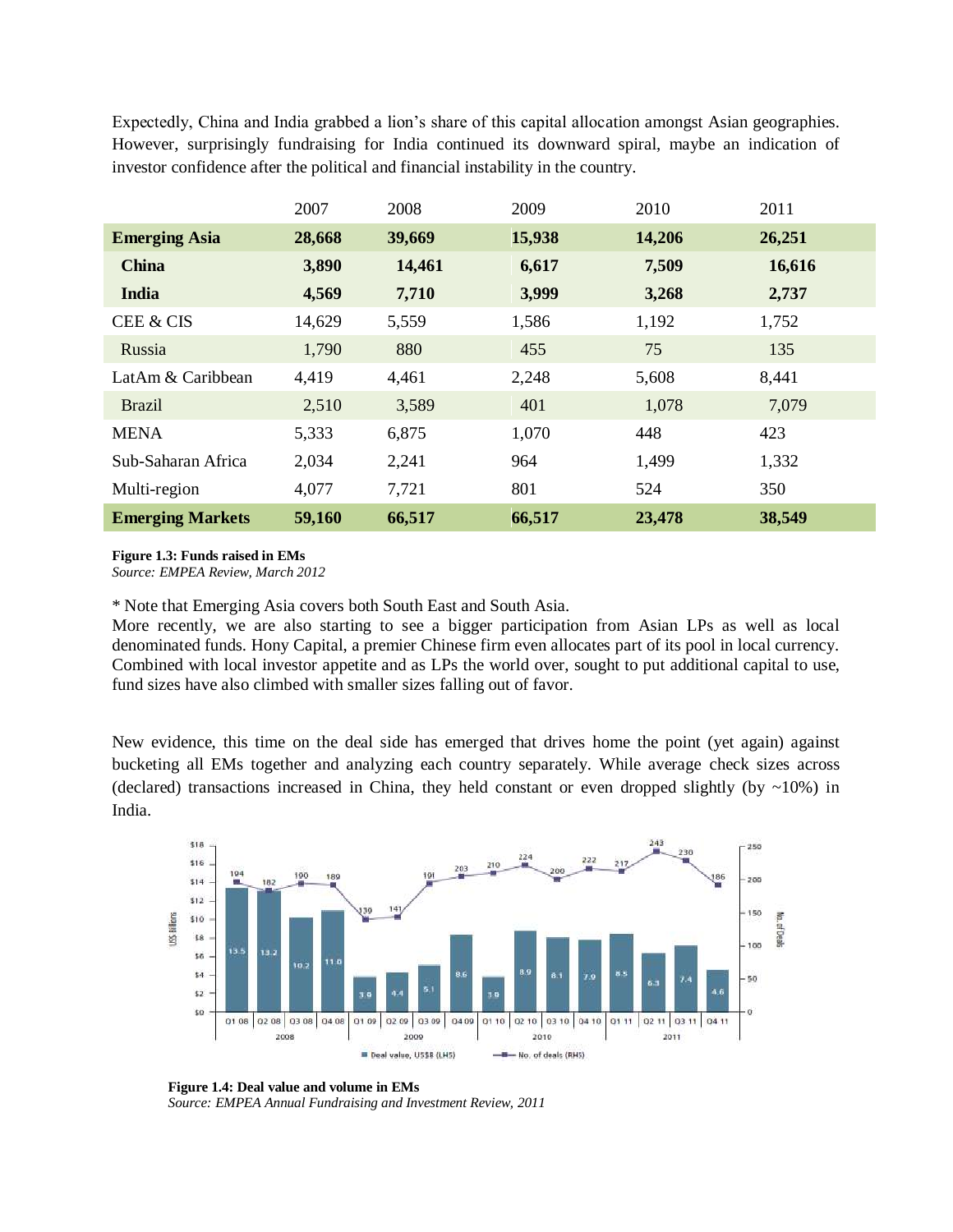## An economist's view

Although currency risks amongst others were always part of LPs analysis prior to releasing capital in developing markets, perhaps this is the  $1<sup>st</sup>$  time when the role of the Economist has become important in private equity. Take India as an example. Just in the last 8 months the currency has almost depreciated by  $\sim$  20%. Interest rates are on a persistent high, inflation is still holding on to the ceiling and GDP growth rates have been tempered. If risk free rates offer strong returns, what incentives (or penalties) do businesses have to take managed risks to keep growing? A combination of these factors have confluenced into two consequences: those that have invested are seeking to withdraw their investments and, those that were on the fence are continuing the wait before pulling the trigger and investing in India. Prior to even incorporating issues related to political stability and regulatory environments for investing, from a macroeconomic perspective, the country is raising questions in eyes of financiers.

Similarly, in the case of China, Europe happened to be the largest destination for exports. With the turmoil across Europe from Ireland, to Greece to Portugal to Spain, this has dampened Chinese outlook, albeit admittedly much lesser so than some of its competitor countries such as India.

In this section we take a snapshot of the key indicators for select countries in Asia and see the pressing need of doing so for LPs and GPs alike.



**Figure 1.5: Comparative data on deal value by select South East Asian geographies**  *Source: Global Private Equity Report 2012, Bain & Company*

Given the importance by deal value and fund-raising we will focus on China, India, Indonesia, Singapore, Malaysia and Vietnam.

#### **CHINA**

|                           | 2011 A | 2012 E | 2013 E |
|---------------------------|--------|--------|--------|
| Population (mn)           | 1,348  | 1,354  | 1,358  |
| GDP growth $(\%)$         | 9.1    | 7.5    | 7.1    |
| Income / capita (US $\$ ) | 5,260  | 5,855  | 6,441  |
| Current account (US \$bn) | 235.5  | 250.7  | 241    |
| Lending rate $(\%)$       | 2.8    | 3.2    | 3.0    |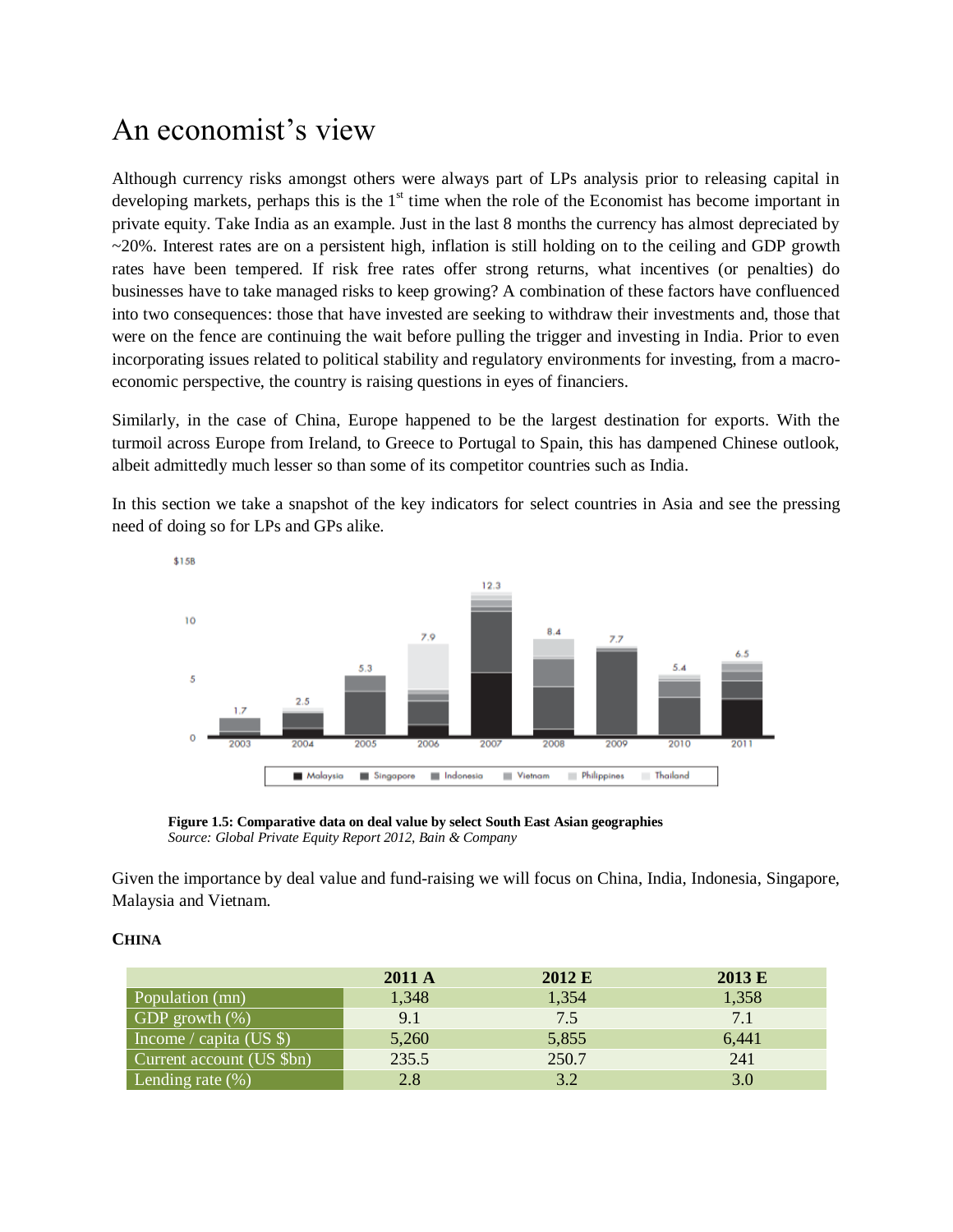

Business Monitor International marks Chinese growth as "end of the 8%+ growth", preferring instead a lower 7.5% in 2012 and even there, leaving room for a "further possibility of lowering of outlook pending severe slowdown". While demographics and urban migration still sustain as strong, domestic consumption is still only 40% of GDP and export shocks did have an impact in 2011 on the country's outlook especially with Europe's ongoing problems. Moreover, beyond concerns over a questionable growth model with more money going in (investment) than coming out (consumption), a weakening currency, manufacturing and services output, stressed banking sector all are serving to be a drag on the overall economy. If this wasn't sufficient, possibly the first time since China started its March toward double digit growth, the country is starting to feel rumblings of dissatisfaction politically.

Albeit this morbid start to our representation of China, she still has a treasure chest of foreign reserves to protect against external shocks and, is still the fastest growing economy with a massive trade surplus. Moreover, we have still not seen global brands emerge consistently from China and this may just keep the aspiration of the next big wave alive. Despite the concerns, possibly dangerously, investors have not backed down in part because the country still offers them one of the best risk-adjusted returns relative to any part of the world. The continuing story of state owned enterprises privatizing and private firms looking for expansion capital is seeing a strong demand for PE investors. The government has also realized the role of PE in developing the economy and admittedly is creating a supportive regulatory environment. With over \$10bn deployed just in 2011 and local LPs starting to emerge, this is bound to keep growing.

#### **INDIA**

|                           | 2011 A  | 2012 E  | 2013 E  |
|---------------------------|---------|---------|---------|
| Population (mn)           | 1,242   | 1,258   | 1,275   |
| GDP growth (%)            | 6.8     | 7.3     | 7.8     |
| Income / capita (US $\})$ | 1,504   | 1,682   | 1.875   |
| Current account (US \$bn) | $-64.8$ | $-66.0$ | $-76.6$ |
| Lending rate $(\% )$      | 6.1     | 6.0     | 6.0     |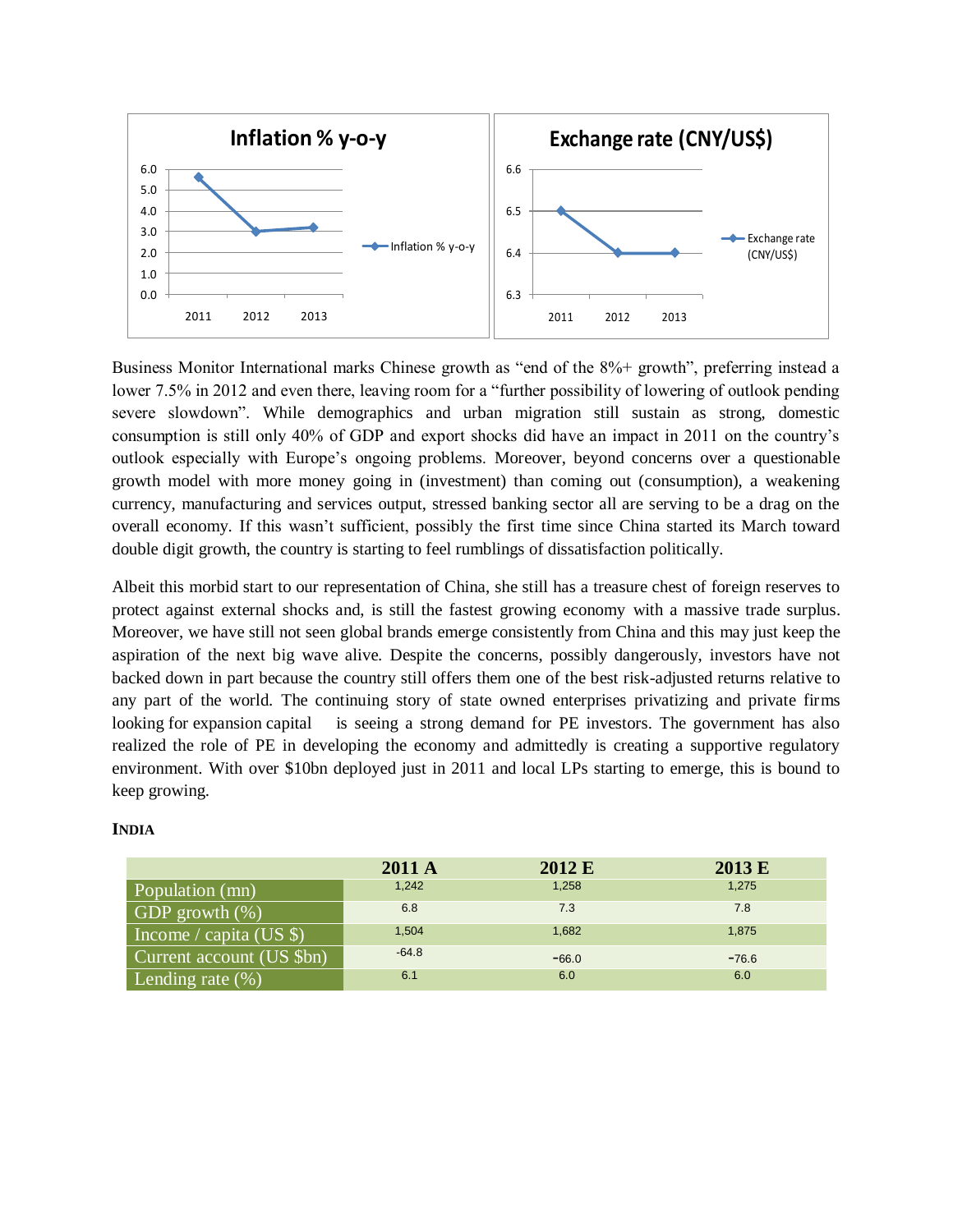

The benchmark Bombay Stock Exchange India Sensitive Index (SENSEX) has fallen over 25% since November, 2010 and the rupee has depreciated  $\sim$ 20% since July, 2011. The current and fiscal deficits are burgeoning and dependency on oil exports continues to hold strong. Inflation rates and interest rates have held at a steady high, agricultural efficiencies are low and, although domestic consumption was supposed to be the big story behind growth, it is not near the level of exports-based growth with per capita income oscillating around a dismal ~\$1500. To worsen matters, not dissimilar to China, political instability / competence is a prominent investor concerns. The lure of a deregulated retail sector vanished when political factions blocked the way.

Although PE investments have started to come back relative to 2009 (\$4.01bn) in 2011 (\$6.17bn), they still came out to be lower than 2010 (\$6.22bn). However, this macro-view is not deterring investors entirely: while total funds raised for India in 2011 came in lower at \$2.73bn than 2010 at \$3.28bn, over 250 firms have opened shop in the last 5 years, a testament to the fact that the geography will continue to stay in favor with LPs, just cautiously so.

|                           | 2011 A | 2012 E | 2013 E |
|---------------------------|--------|--------|--------|
| Population (mn)           | 242    | 245    | 247    |
| GDP growth (%)            | 6.5    | 5.8    | 6.2    |
| Income / capita (US $\})$ | 3,492  | 3,656  | 4.165  |
| Current account (US \$bn) | 2.1    | 1.1    | $-1.1$ |
| Lending rate (%)          | 14.8   | 14.4   | 14.9   |

## **INDONESIA**

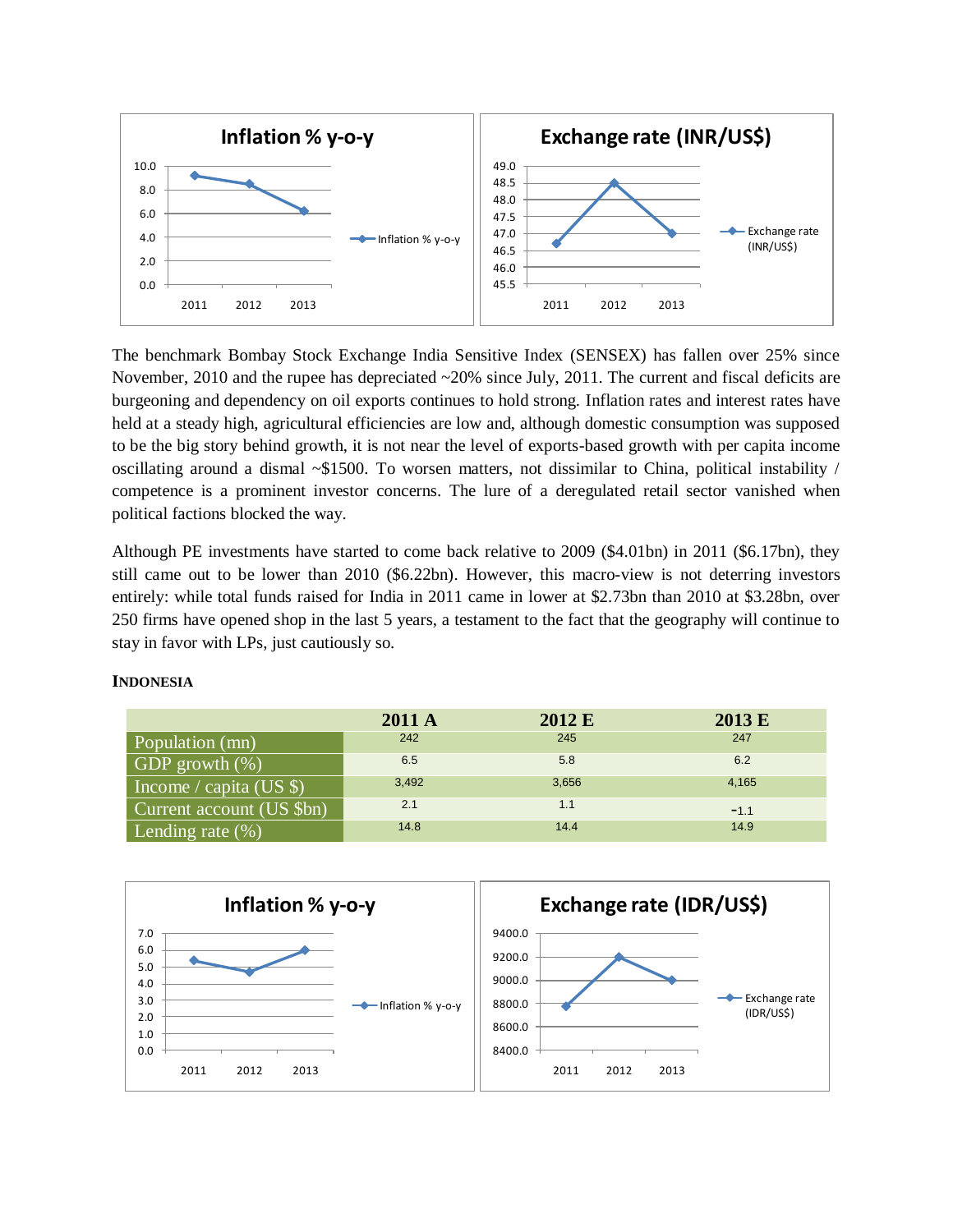One of the better geographies to weather the storm during the financial crises, Indonesia along with Singapore and Malaysia is increasingly catching investors' fancy. Although issues with physical infrastructure, high unemployment and slower growth rate bog the country, investors are finding appeal in the strategic location between the Indian and Pacific Ocean and its' resource-richness primarily. Given that after India and China, this remains the highest populated state fueling hopes of rising domestic consumption. The rise of Islamic financing, the fact that Indonesian equity markets showed a solid performance during the financial crisis and the country posted a positive growth during the same time will drive PE investors toward the geography not to mention its' stable manufacturing and commodity exports.

#### **SINGAPORE**

|                           | 2011 A | 2012 E | 2013 E |
|---------------------------|--------|--------|--------|
| Population (mn)           | 5      | 5      | 5      |
| GDP growth (%)            | 4.8    | 2.6    | 3.5    |
| Income / capita (US $\})$ | 51,339 | 52,061 | 56,878 |
| Current account (US \$bn) | 49.5   | 43.8   | 46.8   |
| Lending rate $(\% )$      | 5.4    | 5.4    | 5.4    |



A hard landing in China has affected the export-driven country the most, posting a negative 4.9% quarteron-quarter growth. Steady inflation near the 5% mark and a loss of exports still is not expected to dampen the current account surplus much but has still led to a lowering of growth rate outlook by as much as a  $\sim$ 1% (3.5% to 2.6%). However, the strong account surplus (20% of GDP), government's ability to manage the currency and potential of added development of sectors in an otherwise under-diversified economy is still helping the country gain favor from global rating agencies.

#### **MALAYSIA**

|                              | 2011 A | 2012 E | 2013 E |
|------------------------------|--------|--------|--------|
| Population $(\overline{mn})$ | 29     | 29     | 30     |
| GDP growth (%)               | 4.5    | 3.2    | 4.6    |
| Income / capita (US $\})$    | 9,136  | 9,356  | 10,398 |
| Current account (US \$bn)    | 27.5   | 24.1   | 22.3   |
| Lending rate (%)             | 5.3    | 5.4    | 5.5    |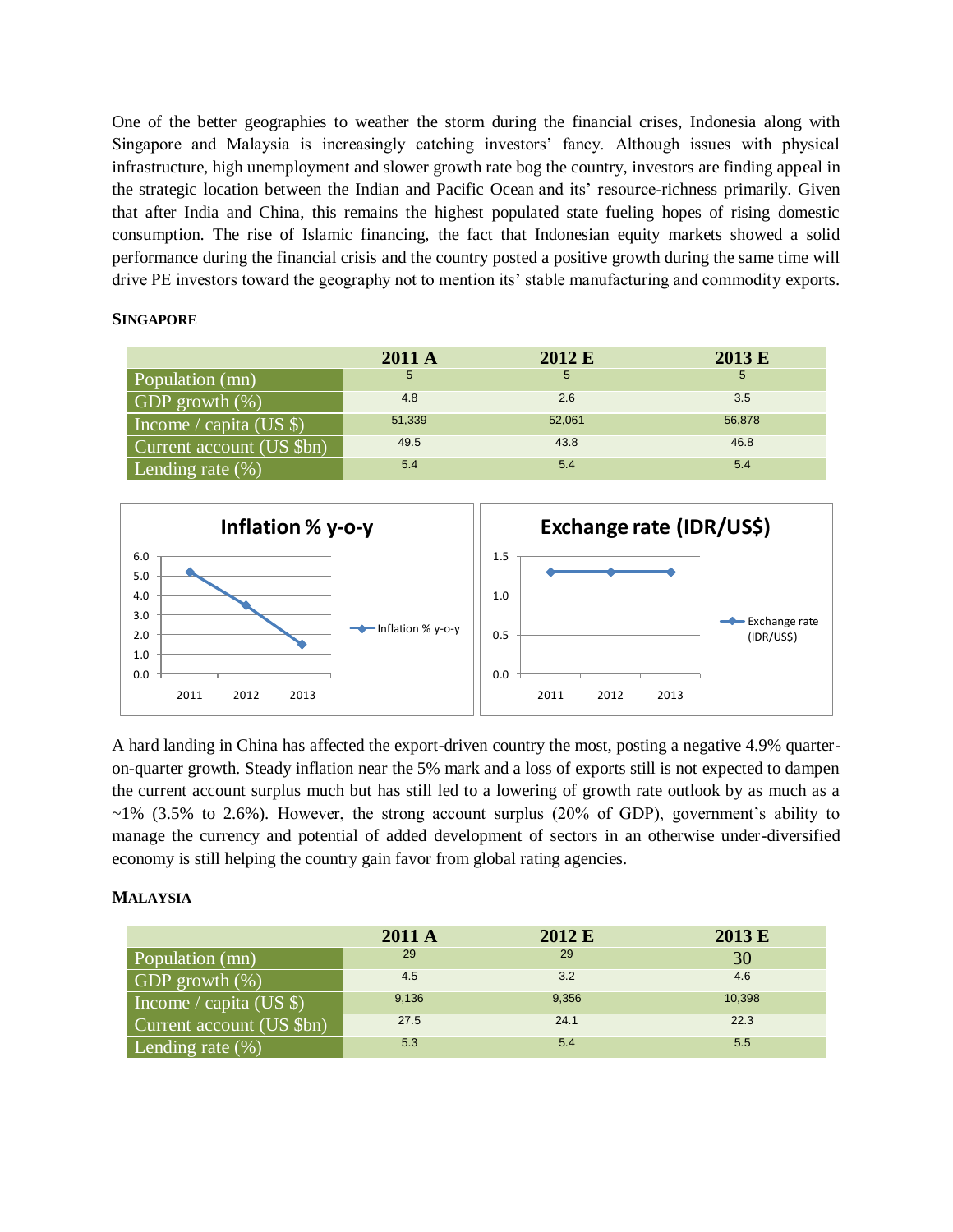

Foreign direct investors remain resilient about the geography. Despite a downward trend of growth rate, a high level of foreign reserves, a strong account surplus, proactive policies by the government to handle inflation and moderate and stable politics are driving positive sentiment. Moreover, what is impressive is the Malaysian transformation from a commodities industry to a computer and electronics producer. It happens to be the one geography in South East Asia to be a net exporter of crude oil, further bolstering investors.

#### **VIETNAM**

|                           | 2011 A | 2012 E | 2013 E |
|---------------------------|--------|--------|--------|
| Population (mn)           | 89     | 90     | 91     |
| GDP growth $(\% )$        | 5.9    | 5.8    | 6.5    |
| Income / capita (US $\})$ | 1,357  | 1,512  | 1,694  |
| Current account (US \$bn) | $-5.7$ | $-6.6$ | $-6.3$ |
| Lending rate $(\%)$       | 19.5   | 13.0   | 11.0   |



In the last 20 years, Vietnam's poverty rate has fallen from 58% to 10% and it has earned its place as one of the top 5 fastest growing economies in Asia. Account and trade deficits and an overall weak currency inhibit some of the country's potential. However, political stability, membership to WTO and thereby foreign capital and markets and positive macro-economic measures such as urbanization, demographics, and privatization is masking the negatives to continue attracting investors.

Why do we feel these are important to LPs and GPs? Typically such detailed indicators maybe more relevant to hedge fund analyses. Issues such as rising inflation and high interest rates have a double impact: on one hand it dampens local consumption making these geographies even more reliant on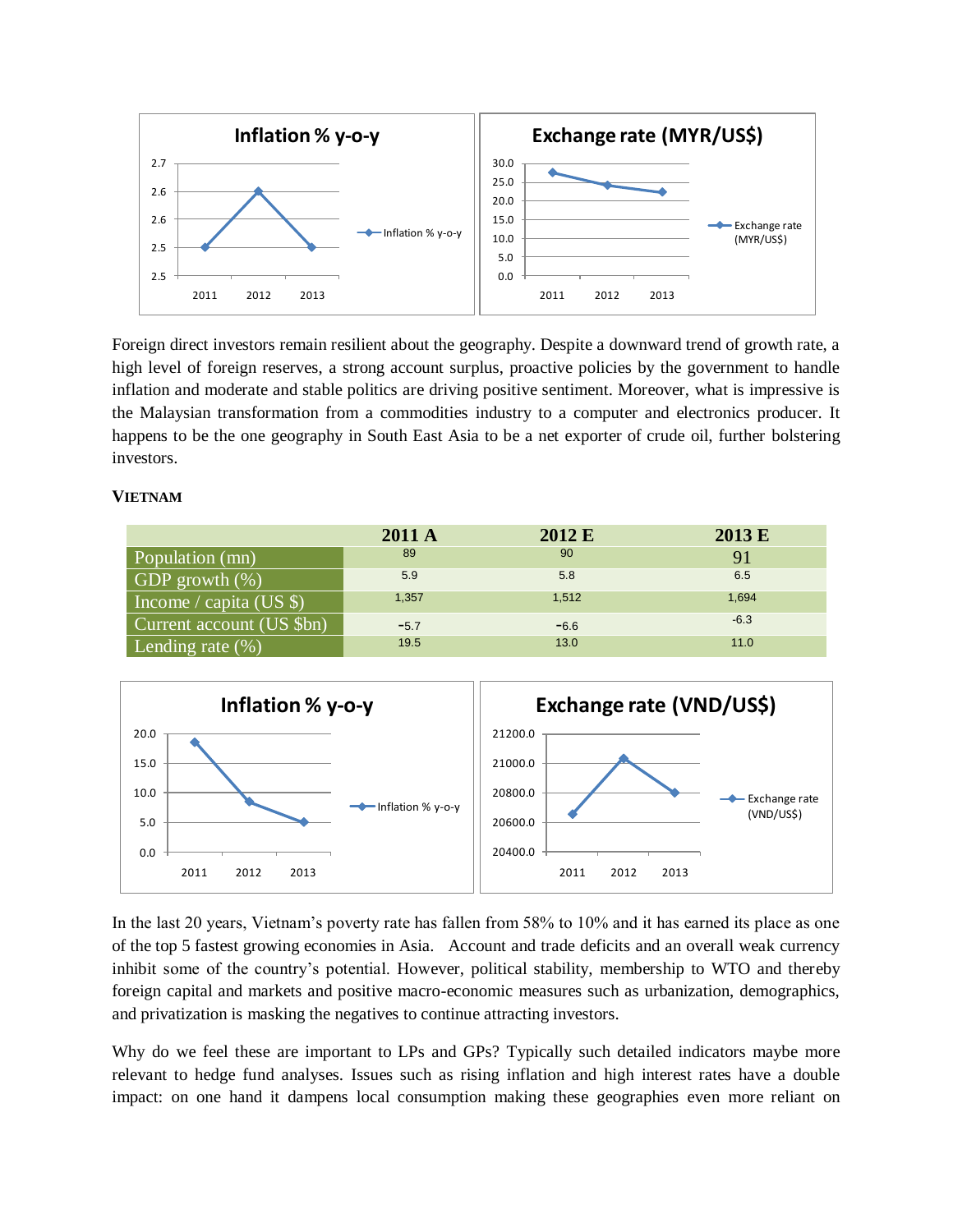exports and on the other, it can create a sentiment of "parking money" in risk free bonds versus taking risks and borrowing for business growth. Consequently this can affect overall growth in an economy, impacting issues such as account and trade deficits which can continue its negative downward spiral by pushing investors who have positions to withdraw capital and those that are sitting on the fence, to wait longer. As seen with India, this can start to impact the currency feeding into dismal returns on invested capital especially for foreign denominated funds.

By appreciating these factors, PE firms can really feel the need of driving growth in portfolio companies independent of riding the market curve. For instance, increasing productivity in portfolio companies can ensure that costs are contained and wages don't rise faster than the output of a firm, thereby staving off overall inflation.

This is particularly significant when the portfolio companies are SMEs since an SME is in much more danger of revising forecasts if it was depending mostly on riding the overall market growth (For e.g. such firms will have lower cash on hand and working capital and has a much lower tolerance for canceled orders/revenue).

In the next section, we will discuss approaches to mitigating such risks for SME-focused investors either prior to a deal by adopting a differentiated sourcing strategy or by adding hands-on value post-deal.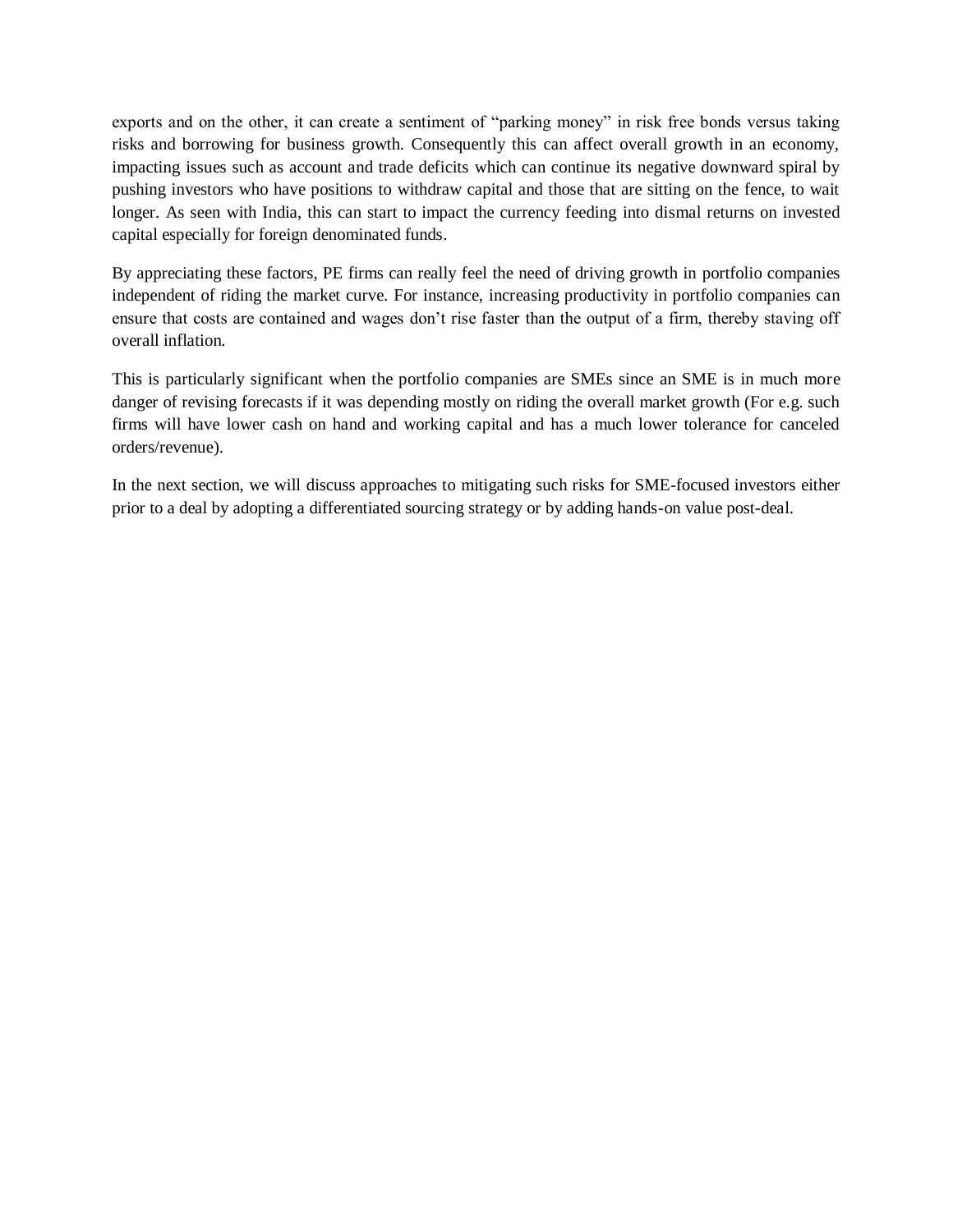

### Proprietary sourcing & operational involvement

**Figure 3.1: Expected deal size ranges going forward by geography**

When Ernst & Young asked respondents of the expected deal ranges in Asia, most cited the small and medium sector. In the 13<sup>th</sup> Annual Global Private Equity conference, 2011, attendees cited that investing in SMEs will be a crucial engine of economic growth in the emerging markets, and conference participants commented that investors able to comprehend SMEs will see satisfactory returns.

Beyond the sheer volume of SMEs in EMs providing a healthy deal pipeline and their contribution to GDP etc., SME investing offers GPs an interesting play. The lure of SMEs for PE firms started once they came to terms with the reality that neither large targets nor significant leverage was available for deals and that SMEs offered high growth, quickly. In theory, one could take an acceptable equity position, provide much needed working capital, make expert contribution to establish a formal organization structure, make a few calls for business development and mostly, ride the growth curve to post healthy IRRs to LPs. Easier said than done.



**Figure 3.2: EM PE & VC performance, September 2011 (values shown net of fees, expenses and carried interest)** *Source: Cambridge Associates Proprietary Index*

According to the Emerging Markets Private Equity & Venture Capital index, one year net IRRs in emerging markets spiraled from 29.9% to 9.5% over the prior quarter, with Emerging Asia returns declining from 30.9% to 10.9%. An unnamed service provider to the PE industry recently commented that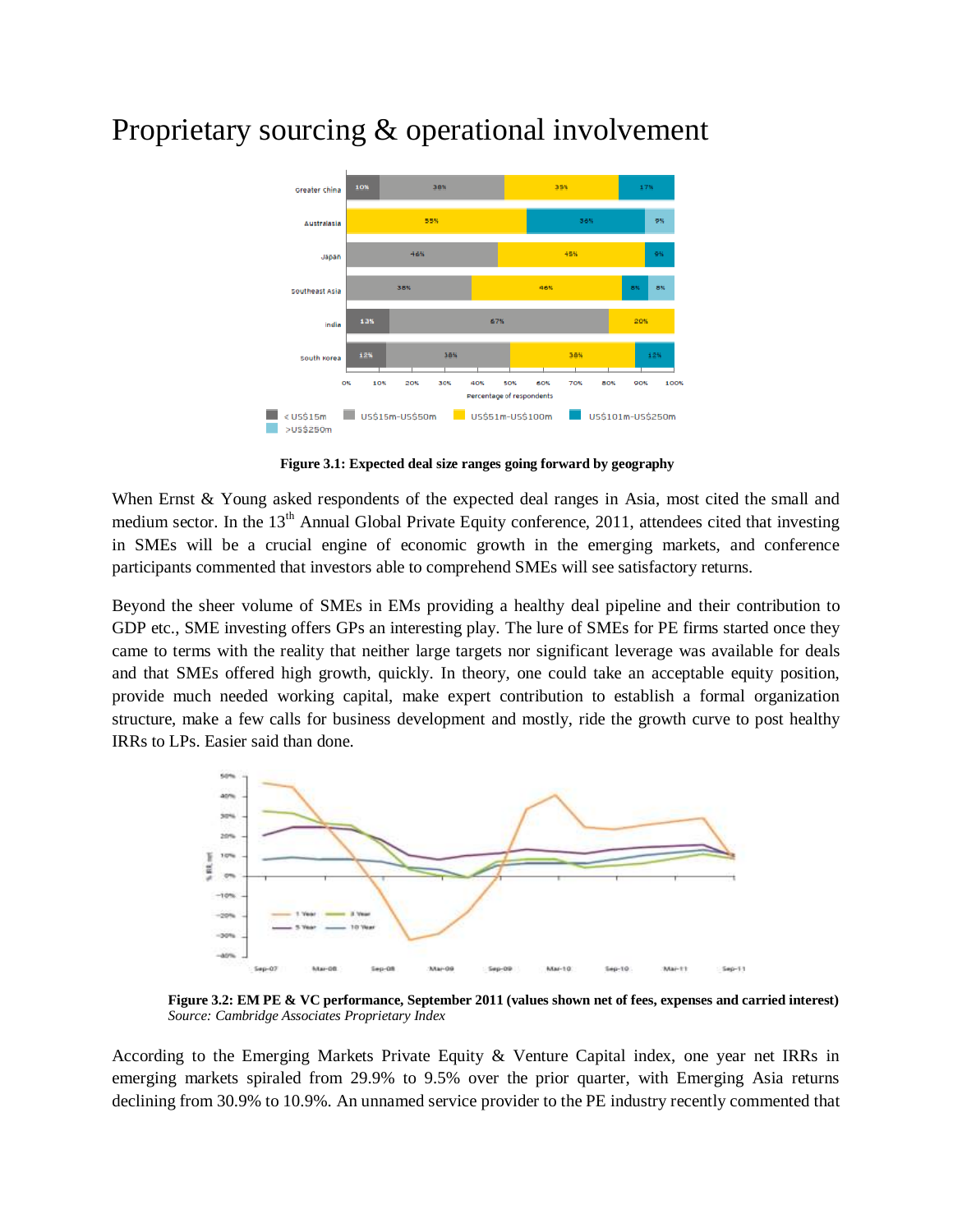spending additional time with a portfolio will increase returns on the edges but a PE firm's true value add comes in finding the next great deal. Further, their survey (possibly accurately) cited that only 30% of those surveyed expected to focus operationally to improve performance. Amidst this backdrop, already existing challenges in investing in SMEs and, mellowed macroeconomic KPIs in most EMs, how do you keep posting healthy returns?



#### **PROPRIETARY SOURCING**

**Figure 3.3: Methods of deal sourcing in EMs**  *Source: Asia Pacific Private Equity Outlook, 2011, Ernst & Young*

In speaking with Raj Morjaria, CIO at Aureos Capital (recently acquired by Abraaj Capital), one of the highly reputed authorities on SME investing across the US, Europe, Asia, Africa and Latin America, 86% of last year's deal flow was generated through proprietary channels and is one of the themes behind their success.

As seen above, a majority of respondents expressed personal relationships as the major deal sourcing avenue. However, as David Wilton, Chief Investment Officer, International Finance Corporation explains, "Claiming proprietary sourcing leads is easy and, to an extent, routine. What matters is if you have the resources as a GP to go beyond saturated primary geographies, possibly secondary, even tertiary cities to find that deal."

We define proprietary sourcing, not as one wherein there aren't intermediaries or payments made. Realistically, most relationships will justifiably require, some payment in kind, whether they are formally registered brokers or not. Instead, such a sourcing strategy may be classified as proprietary if it is not auction-based; does not encounter a bidding war / competition at the table and in the case that it does, has an insider network to getting better terms on the deal. In Chinese societies, such a network is named, *"guanxi",* a trusted ecosystem of relationships. We term it "*network leverage."* Further, as Raj enlightens, "It is not the deal that is proprietary. What is important is if you have access to relationships that show you the deal before they show anyone else. It is such relationships that are proprietary."

As deal hunting moves from primary to secondary regions in some of the more "mature" emerging markets such as China and India, and from primary to secondary markets in the likes of Singapore and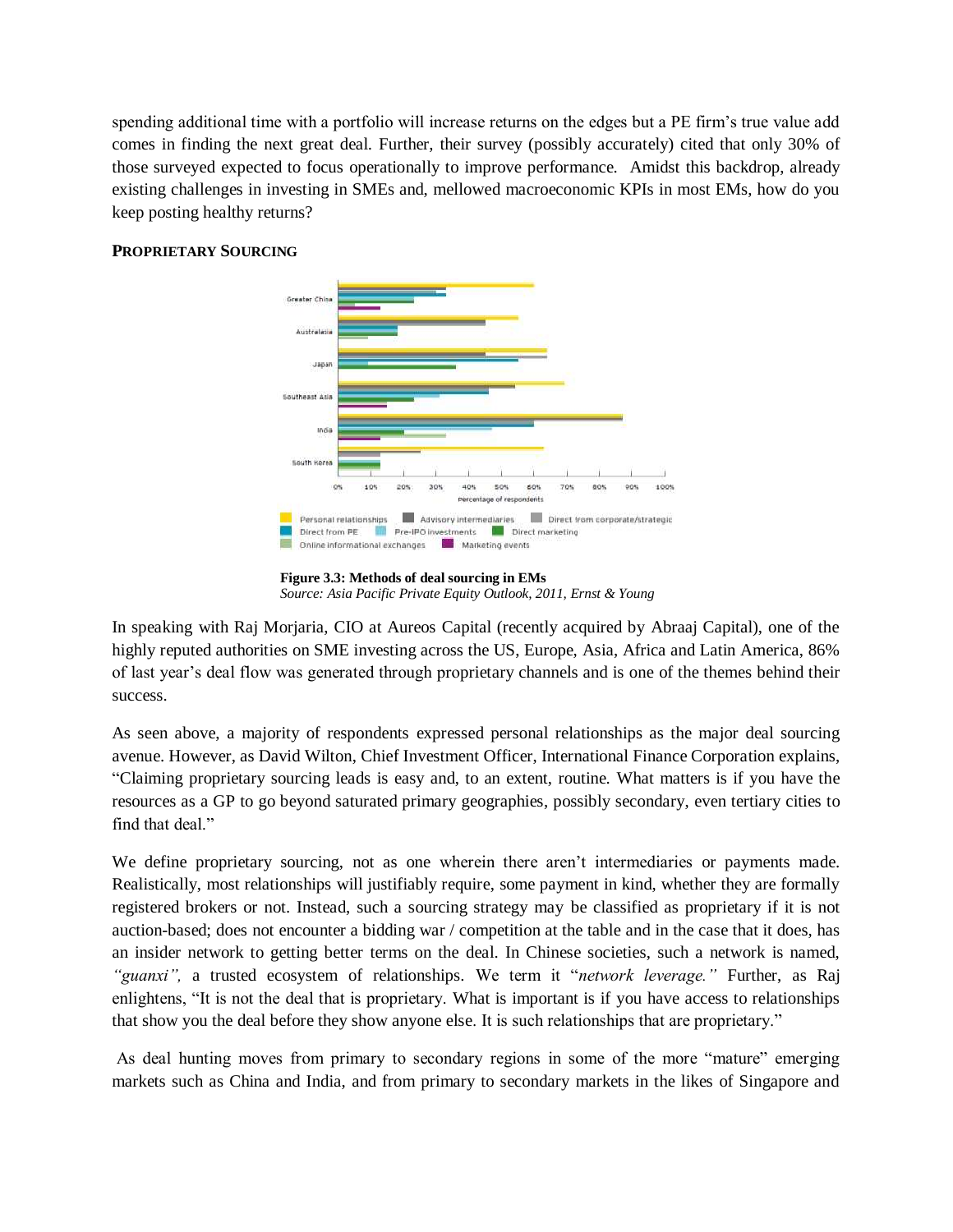Malaysia, the channels of seeing proprietary deals are also undergoing a change. PE firms interested in accelerating relationships with firm founders should consider talking to the likes of:

- $\overline{\text{+}}$  The firms' accountants, lawyers and assigned credit rating officers if any
- $\perp$  Less pursued but equally valuable agents are tax inspectors, executive coaches (yes, they exist even in EMs!), behind-the-scenes personal wealth managers of HNIs, media conduits who regularly interact with CEOs of certain SMEs
- $\overline{\phantom{a}}$  Referrals from existing portfolio companies

Gaining the trust of these agents not only allows to influence the founder positively and appreciate their aspirations and fears but also increases the likelihood of getting access to better quality information. Creativity, empathy and, an inherent interest in people, is necessary to build such relationships. To invest in an SME, an investor must first appreciate the personal needs of the founder and those that are in his circle of trust. Is it succession planning that worries him? Does he wish his children were more involved in the business? Can you push forward aspirations of those in his circle of trust somehow? Additionally, as deal sourcing starts to move to lesser explored regions of a country, we believe the role of the public sector leader will start to escalate again as these geographies maybe less mature / closely controlled. Appreciating this can allow PE firms to staff advisors differently or strategize entry into these geographies proactively.

Moreover, as Aureos Capital found to be true, paying careful attention to deal generation using some of the strategies highlighted here, can "help seek better alignment with a portfolio which helps with legal and price negotiations and importantly, in executing action plans going forward."

#### **OPERATIONAL INVOLVEMENT**

From finding creative deal sources, to building relationships with not just the founder but those who have the founder's ear, to struggling with resistance in retooling the organization structure, to dealing with canceled orders in the wake of economic uncertainties, GPs have to sidestep landmines if they aspire to make satisfactory returns from SMEs. Looking beyond generating such deal flow, operational involvement has caught much press in recent times.



**Figure 3.4: LP preferences in EM GPs**  *Source: EMPEA Global Limited Partners Survey, 2012*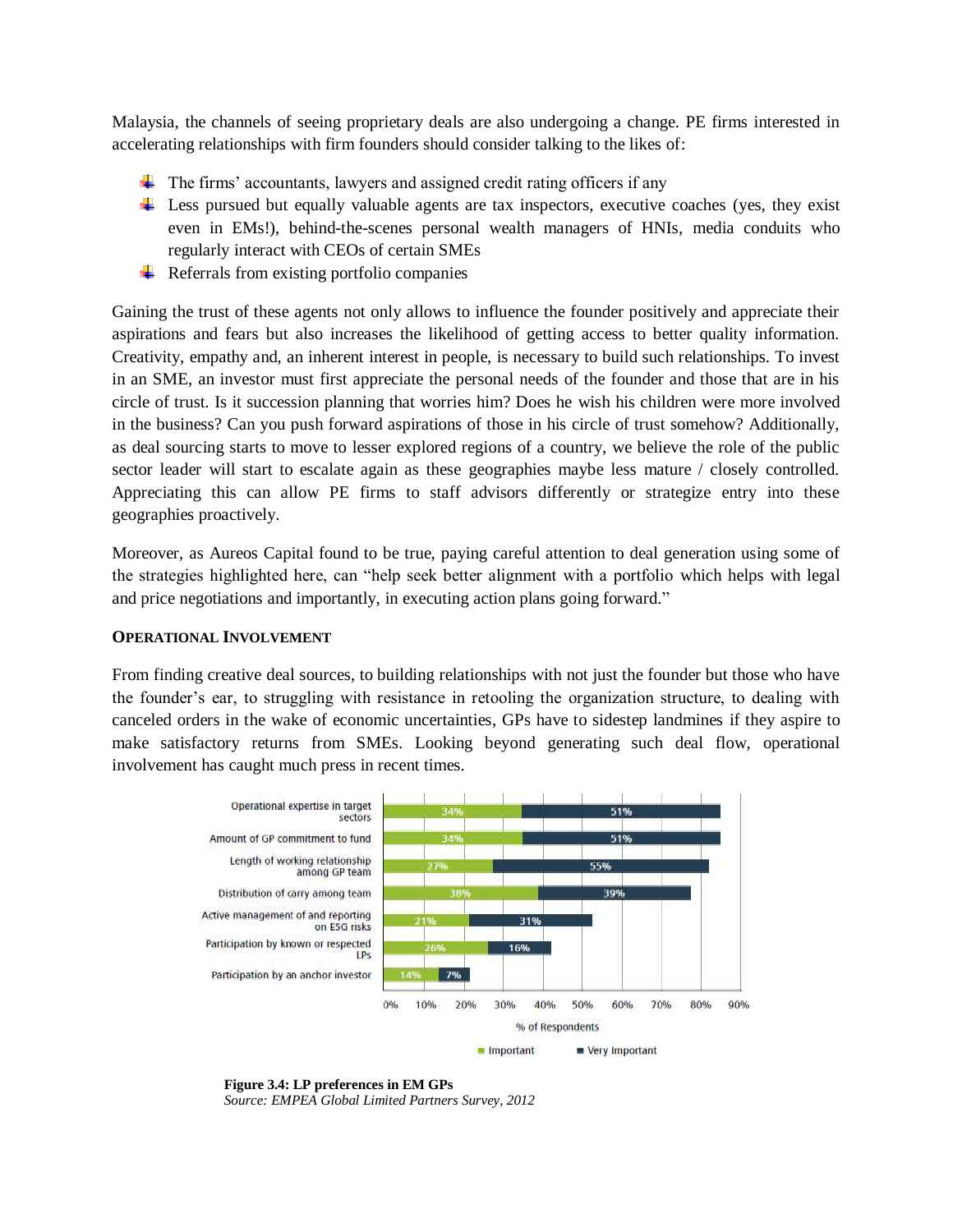As indicated, EMPEA found operational expertise in a GP team is one of the top three criteria that LPs are seeking in GPs. As David said, "Since it may be challenging for an LP to ratify a GP's deal generation ability, it also comes down to what you can bring to the table if there's competition for a deal and in most emerging markets operational value addition is critical to success of the deal."

Rightfully, Sri Rajan, Managing Director, Bain & Company, India is more cautious, "There's a lot of talk about this amongst funds as a way to differentiate themselves for not just fund-raising but also in convincing entrepreneurs to take their capital. But this may not always materialize into action."

To appreciate how SMEs view courting by PE investors, we incorporated thoughts of Suhas Kulkarni, a senior investment banker from London turned CEO of a manufacturing firm in India. "Show me more than tell me how you can add value. Help me understand if we can get along with not the PE firm's representative on our board, but, also any advisor who can add value operationally either in reducing costs, bettering distribution or finding inorganic growth."

Suhas opines that SMEs are an interesting inflection point. Those that are attractive targets are doing well enough to not need PE money but can see the lure of growing business to the next level either with higher profile or a larger scale customer. However, to get to the next level, you don't just need capital and business development but also a retooling of the organization to ensure you don't feel like a fish out of water while meeting with such a potential customer. PE firms that appreciate such nuances are attractive to Suhas. Further, instead of showing potential BD opportunities in a "pitch deck" by an investor, it goes a long way to raise a conservative SME's comfort level in seeing that some of this growth can be captured in reality. An investor that demonstrates that such growth is indeed realistic may try to bring along letters of interest from potential customers or detail an inorganic growth opportunity. From an investor perspective, David resonates this point, "In many geographies, SMEs are starting to say, if all you offer is capital and the promise of growth, why should we share the upside with you."

To add merit this research and continual press coverage, Ernst & Young found that over 50% GPs are expecting to focus on bettering operational performance of portfolio companies in the next one year.



**Figure 3.5: Where will PE spend its' time in next 12 months**  *Source: Asia Pacific private equity outlook, Ernst & Young, November, 2011*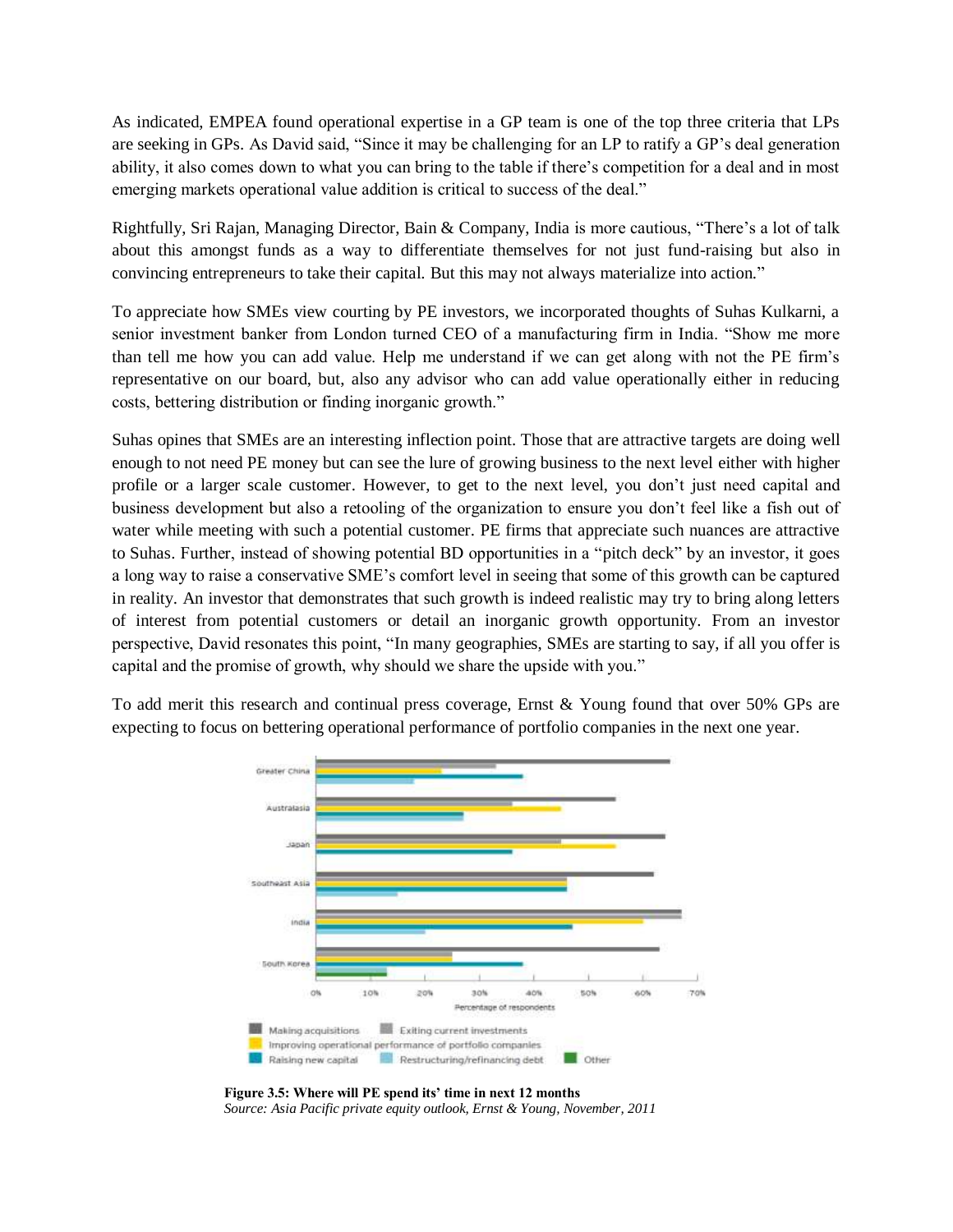Jason Breemen, Managing Director at Everstone Capital validates this. "We need to be close to our capital even if we trust a management team." One of the only funds in post the financial crises to be oversubscribed during fund-raising and winner of "Firm of the year in India", by PE International, Everstone is the only firm in India with four offices and possibly, one of a select few firms which has an operations team identically structured to the deal team. However, Jason is also selective despite having an operational team on hand, "We walk away from deals where we sense our operational involvement is not sought." The balance of power seems to be tilted in favor of the entrepreneur. Sri Rajan, shared that operational involvement in a geography like India is not just a function of the fund's investment philosophy but also fund sizes where smaller funds may not be able to justify spending too much time with one company to their LPs." "However", he continues, "where funds such as TVS Capital, Actis, India Value Fund can afford the luxury and are interested in being hands-on, the gamut of activities that a fund can get involved in is not just relegated to growing the top-line but can get as deep as supply chain improvements." A balance must be struck by firms in who they engage for such activities, in Raj' opinion. On one hand, the investor maybe too close to the deal and a  $3<sup>rd</sup>$  party provider may provide unbiased input and on the other, the investor may just know the business better or have a better instinct.

An inspirational case to fortify the suggestions outlined above is Sino-Century, a 500mn RMB fund focused on Chinese SMEs. Typical deal sourcing involves (a) researching an industry top-down; (b) identifying leading companies in the researched industry and, (c) investing time and effort in analyzing how Sino-Century can add value to one of these leading companies and developing detailed action plans on execution of this value-addition before even approaching a company. This helped them become the only investor beating 20 other financial and corporate suitors. Post-investment, Sino-Century spent time in using its' *guanxi* to (a) collaborate with the Shanghai Municipal Government to grow Wind Info; (b) helped in acquisition of a trading platform in Hong Kong; (c) strategized and executed on global expansion by employing emotional intelligence in helping founder feel value of globalizing business in meetings with Bloomberg's ex-CEO and, (d) fully participated in IPO related roadshows. As of July, 2011, this investment was valued at a 57% IRR and a 5x multiple of cost.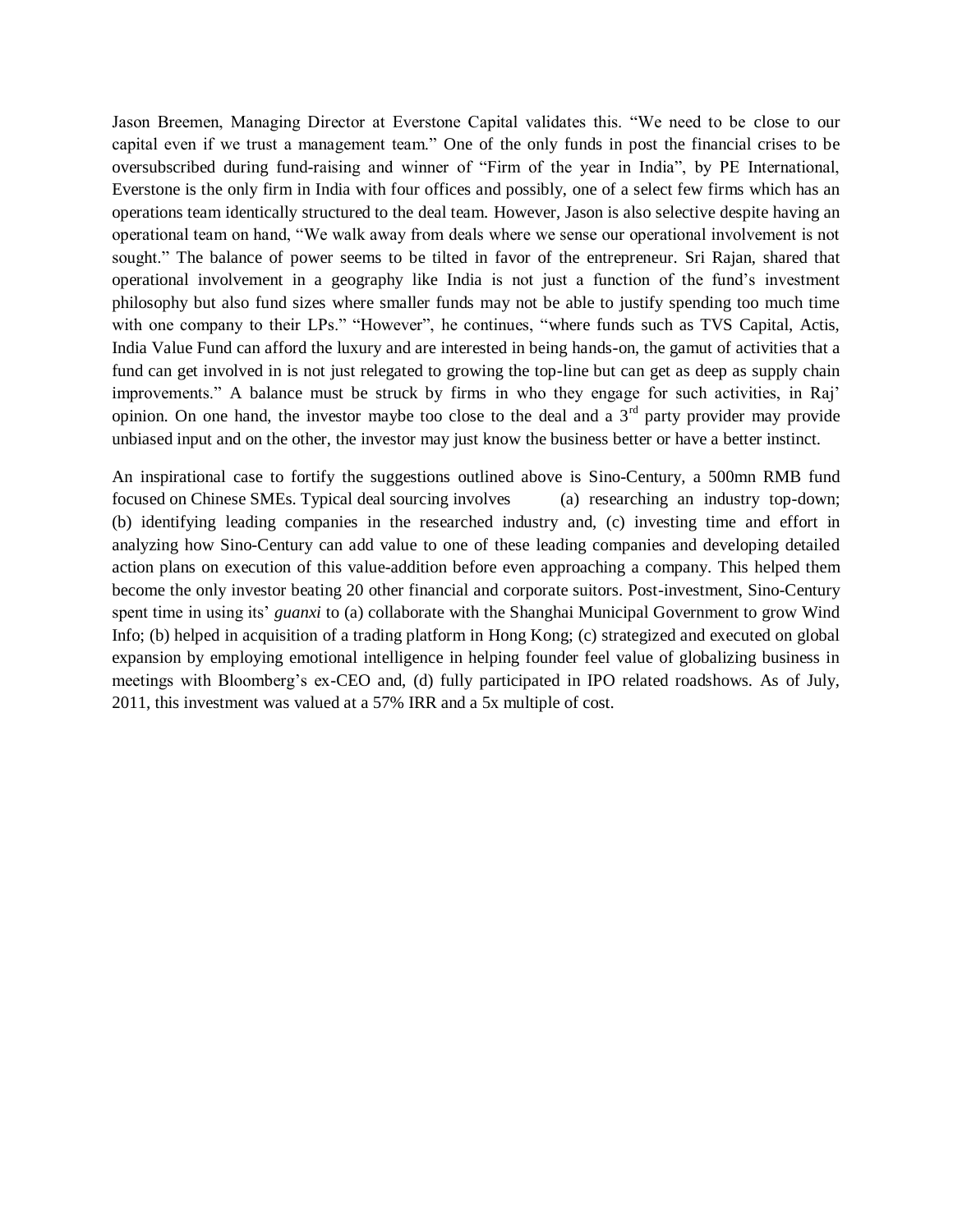## Parting suggestions

Although we aspire to provide a framework for quantifying the value of effort invested in generating proprietary channels and operational involvement, we also opine that this becomes a distracting academic exercise and moreover, hard to allocate "a portion of the IRR" to a specific activity. In lieu of this, we suspect the following metrics will become valuable to an LP to track the effectiveness of a GP's sourcing and operational strategy:

Deal generation:

- Contrasting a proprietarily won deal vs. non-proprietary (as defined above)
	- $\checkmark$  Price paid
	- $\checkmark$  Stake sought vs. obtained
	- $\checkmark$  Time and money spent from originating to closing including intermediary payments and due diligence
	- $\checkmark$  Ratings for relationship developed with and new ideas embraces by portfolio team
- $\overline{\phantom{a}}$  Contrasting deals / funds with an operational focus than ones with lesser involvement
	- $\checkmark$  Team composition
	- $\checkmark$  Time and money spent by internal and external operationalists
	- $\checkmark$  Metrics such as factories visited, calls handled, potential acquisitions researched
	- $\checkmark$  Consequent revenue or margin expansion accomplished